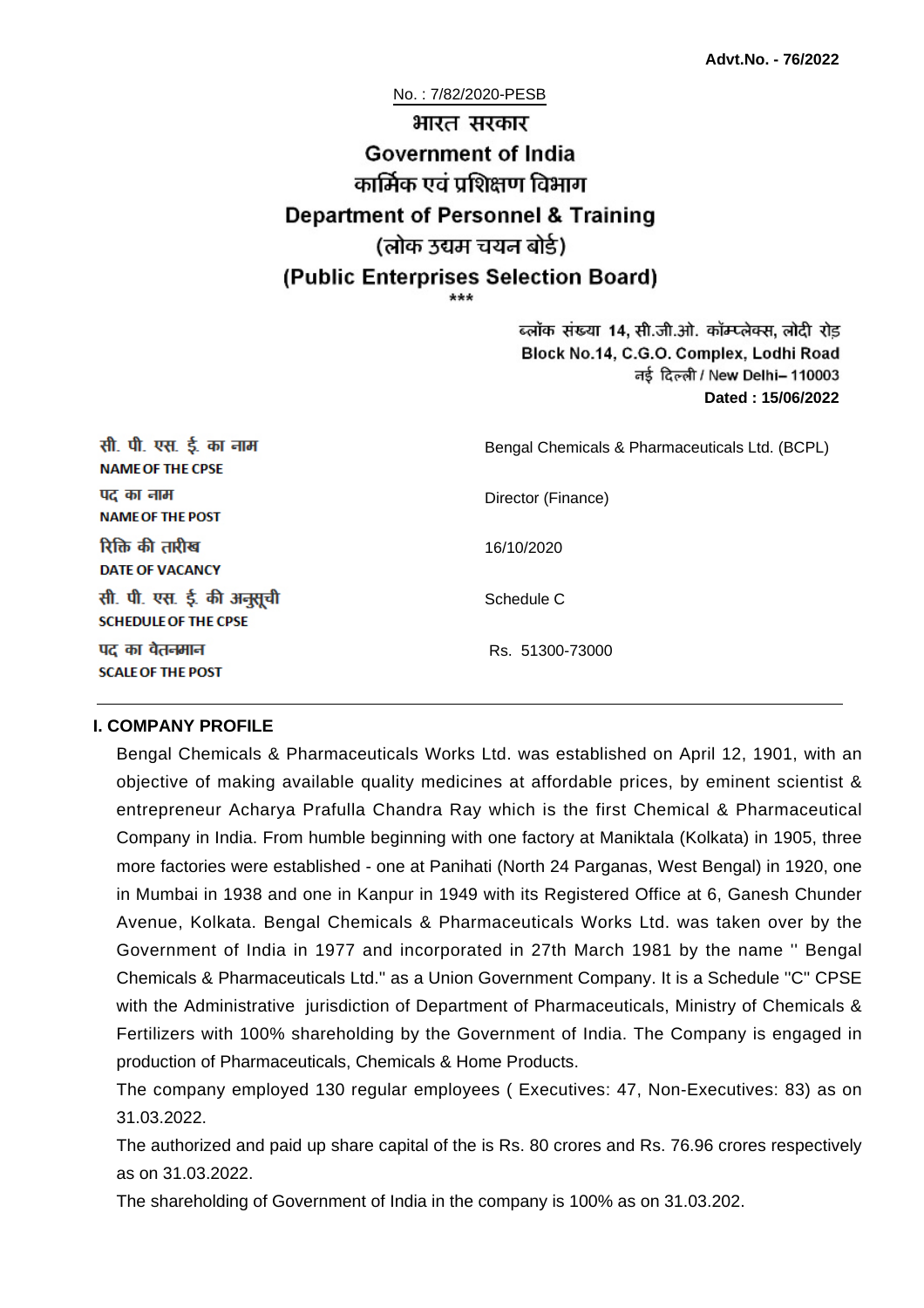## **II. JOB DESCRIPTION AND RESPONSIBILITIES**

Director (Finance) is a member of Board of Directors and reports to Managing Director. He/ she is overall in charge of finance and accounts of the organization, and is responsible for evolving and formulating policies relating to finance and accounts as well as implementation.

#### **III. ELIGIBILITY**

**1. AGE :** On the date of occurrence of vacancy (DOV)

| Age of superannuation 60 years |                                                                                             |                |                                                                                             |  |
|--------------------------------|---------------------------------------------------------------------------------------------|----------------|---------------------------------------------------------------------------------------------|--|
| <b>Internal</b>                |                                                                                             | <b>Others</b>  |                                                                                             |  |
| <b>Minimum</b>                 | <b>Maximum</b>                                                                              | <b>Minimum</b> | <b>Maximum</b>                                                                              |  |
| 40                             | 2 years residual service as on<br>the date of vacancy w.r.t. the<br>date of superannuation. | 40             | 3 years residual service as on<br>the date of vacancy w.r.t. the<br>date of superannuation. |  |

## **2. EMPLOYMENT STATUS:**

The applicant must, on the date of application, as well as on the date of interview, be employed in a regular capacity – and **not** in a contractual/ad-hoc capacity – in one of the followings:-

(a) Central Public Sector Enterprise (CPSE) (including a full-time functional Director in the Board of a CPSE);

- (b) Central Government including the Armed Forces of the Union and All India Services;
- (c) State Public Sector Enterprise (SPSE) where the annual turnover is \***Rs 500 crore or more**;
- (d) Private Sector in company where the annual turnover is **\*Rs 500 crore or more**.

(\* The average audited annual turnover of three financial years preceding the calendar year in which the post is advertised shall be considered for applying the approved limits)

#### **3. QUALIFICATION:**

(i) The applicant should be a Chartered Accountant or Cost Accountant or a full time MBA/PGDM course with specialization in Finance with good academic record from a recognized University/Institution. Preference would be given to Chartered Accountant.

(ii) Officers of Organized Group 'A' Accounts Services [i.e. Indian Audit and Accounts Service, Indian Defence Accounts Service, Indian Railway Accounts Service, Indian Civil Accounts Service, Indian P&T Accounts & Finance Service and Indian Cost Accounts Service] working in the appropriate level are exempted from these educational qualifications.

(iii) Further, applicants from the Central Govt./Armed Forces of the Union/All India Services, will also be exempted from the educational qualifications as per (i) above provided the applicants have 'the relevant experience' as mentioned in Para 4(iii) below.

In respect of applicants from Organized Group 'A' Accounts Services/Central Government/Armed Forces of the Union/All India Services, Chartered Accountant/Cost Accountant/MBA/PGDM will be a desirable educational qualification.

#### **4. EXPERIENCE:**

(i) The applicant should have at least five years of cumulative experience at a senior level during the last ten years in the area of Corporate Financial Management/ Corporate Accounts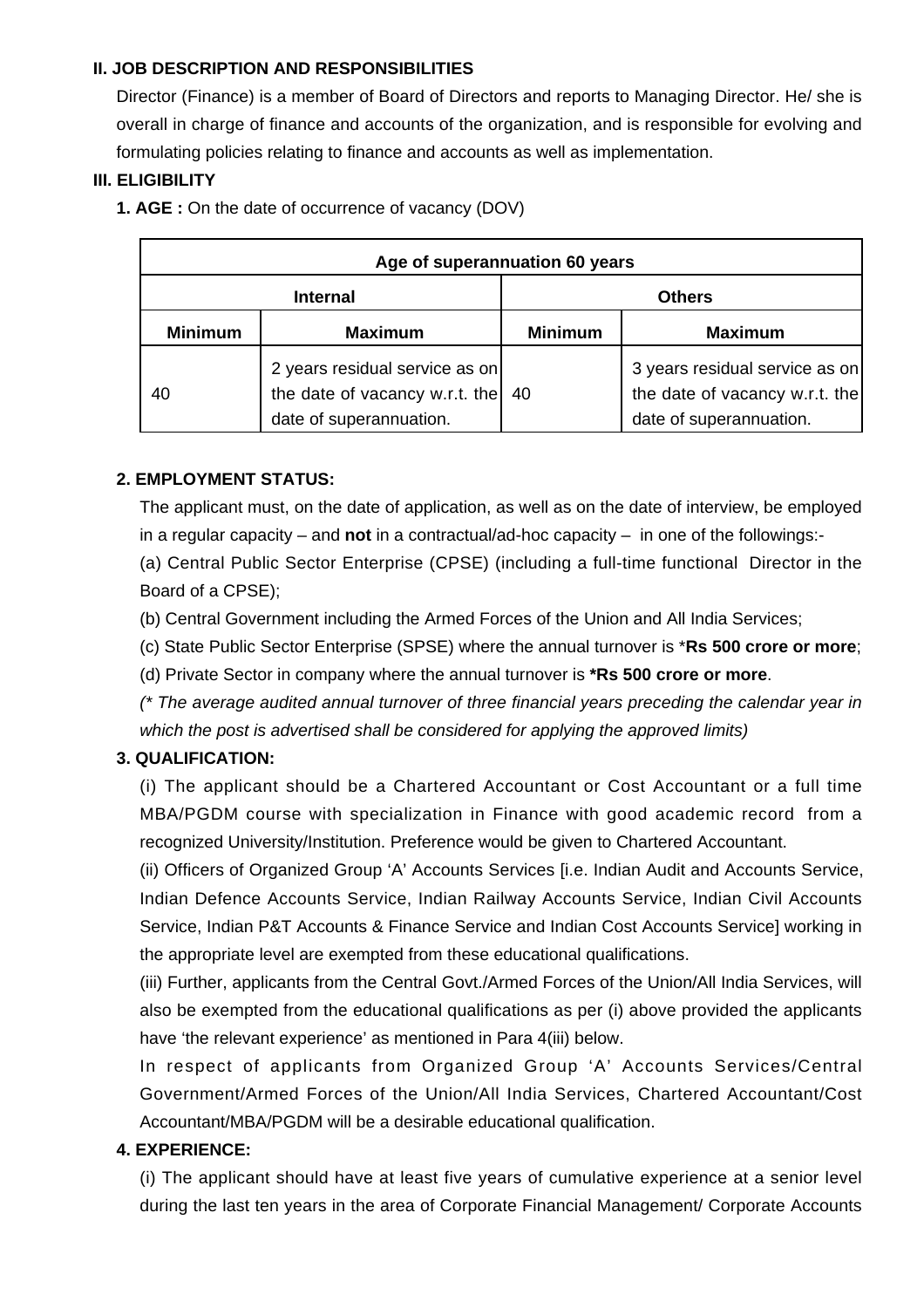in an organization of repute.

(ii) Applicants from Organized Group 'A' Accounts Services should have at least five years cumulative experience at a senior level during the last ten years in the area of Corporate Financial Management/ Corporate Accounts.

(iii) 'The relevant experience' in respect of applicants from Central Government/Armed Forces of the Union/All India Services would include at least seven years of cumulative experience at a senior level during the last ten years in the area of Corporate Financial Management/ Corporate Accounts.

## **5. PAY SCALE:**

## **(a)Central Public Sector Enterprises-**

## **Eligible Scale of Pay**

- (i) Rs. 5550-6870 (IDA) Pre 01/01/1992
- (ii) Rs. 7500-9900 (IDA) Post 01/01/1992
- (iii) Rs. 17500-22300 (IDA) Post 01/01/1997
- (iv) Rs. 36600-62000 (IDA) Post 01/01/2007
- (v) Rs. 90000-240000 (IDA) Post 01/01/2017
- (vi) Rs. 12000-16500 (CDA) Pre-revised
- (vii) Rs. 15600-39100 + GP 7600 (CDA)
- (viii) Rs. 78800-209200 (Level 12) CDA

The minimum length of service required in the eligible scale will be one year for internal candidates, and two years for others as on the date of vacancy.

#### **(b)**

**(i) Applicants from Central Government / All India Services** should be holding a post of the level of Deputy Secretary in Government of India or carrying equivalent scale of pay on the date of application.

**(ii) Applicants from the Armed forces of the Union** should be holding a post of the level of Lieutenant Colonel in the Army or equivalent rank in Navy/Air Force on the date of application.

**(c)**

 **Applicants from State Public Sector Enterprises/ Private Sector** should be working at Board level position or at least a post of the level immediately below the Board level on the date of application.

## **6. CONDITION OF IMMEDIATE ABSORPTION FOR CENTRAL GOVERNMENT OFFICERS**

Central Government Officers, including those of the Armed Forces of the Union and the All India Services, will be eligible for consideration only on immediate absorption basis.

#### **IV. DURATION OF APPOINTMENT**

The appointment shall be for a period of five years from the date of joining or upto the date of superannuation or until further orders, whichever is earlier.

## **V. SUBMISSION OF APPLICATIONS**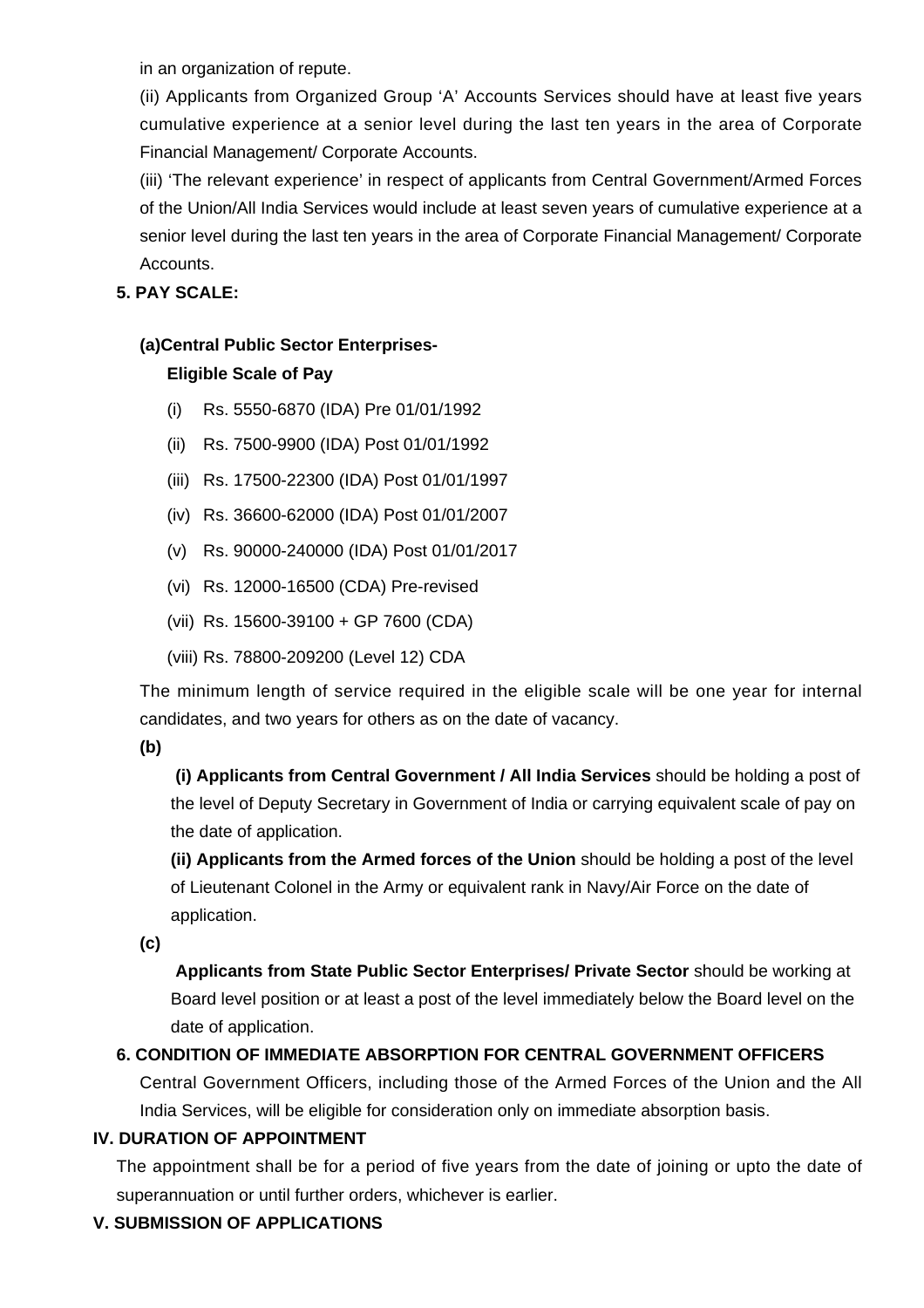## **Applicants should submit their applications on-line only as per the format.**

**1**. The applicants should submit their applications through proper channel as follows:

(a) Government Officers, including those of the Armed Forces of the Union and All India Services: through Cadre Controlling authority;

(b) CMDs/MDs/Functional Directors in CPSE: through the concerned Administrative Ministry;

(c) Below Board level in CPSE: through the concerned CPSE;

(d) CMDs/MDs/Functional Directors in State PSE: through the concerned Administrative Secretary and Cadre Controlling Authority, if any, of the State Government;

(e) Below Board level in SPSE: through the concerned SPSE;

(f) Private Sector: directly to the PESB.

**2.** Applicants from Private Sector must submit the following documents along with the application form:

(a) Annual Reports of the Company in which currently working for the 3 financial years preceding the calendar year in which the post is advertised **(please provide URL or attach/enclose copies);**

(b) Whether the company is listed or not; if yes, the documentary proof **(please provide URL or attach/enclose copies);**

(c) Evidence of working at Board level or at least a post of the level immediately below the Board level;

(d) Self-attested copies of documents in support of age and qualifications;

(e) Relevant Jobs handled in the past with details.

#### **VI. UNDERTAKING BY THE APPLICANT**

An applicant has to give an undertaking as a part of the application that he/she will join the post, if selected. If an applicant does not give such undertaking, the application would be rejected.

#### **1. For candidates from Central Government/Armed Forces of the Union/ All India Services**

(a) The appointment is on immediate absorption basis.

(b) If a candidate conveys his/her unwillingness to join after the interview is held, he/she would be debarred for a period of two years from the date of interview, for being considered for a Board level post in any CPSE.

(c) Further, if a candidate conveys his/her unwillingness to join after the issue of offer of appointment, he/she would be debarred for a period of two years from the date of offer of appointment for being considered for a Board level post in any CPSE.

#### **2. For candidates from CPSE**

a. If a candidate conveys his/her unwillingness to join after the interview is held, he/she would be debarred for a period of two years from the date of interview, for being considered for a Board level post in any CPSE other than the one to which the candidate belongs.

b. Further, if a candidate conveys his/her unwillingness to join after the issue of offer of appointment, he/she would be debarred for a period of two years from the date of offer of appointment for being considered for a Board level post in any CPSE other than the one to which the candidate belongs.

#### **3. For candidates from SPSE/ Private Sector**

a. If a candidate conveys his/her unwillingness to join after the interview is held, he/she would